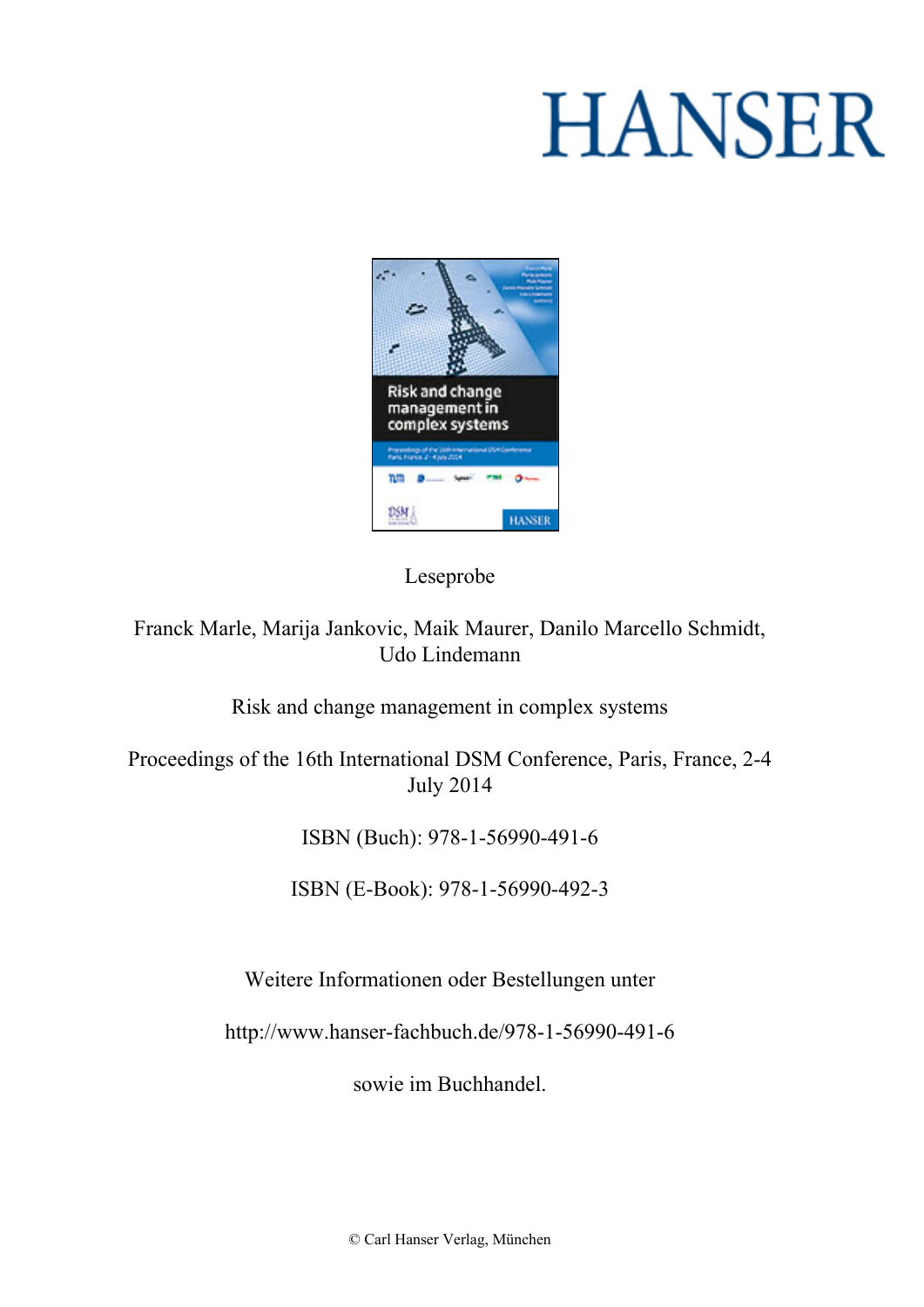#### **16TH INTERNATIONAL DEPENDENCY AND STRUCTURE MODELLING CONFERENCE, DSM 2014** PARIS, FRANCE, JULY 02 – 04, 2014

**Table of Contents**

| Foreword<br>Scientific Committee                                                                                                                                                                                     | IX<br>XI |
|----------------------------------------------------------------------------------------------------------------------------------------------------------------------------------------------------------------------|----------|
| <b>Part I: DSM Methods and Complexity Management</b>                                                                                                                                                                 |          |
| Applying the Lessons of Matrix Representation to Box Diagrams<br>Mark Grice, Nick Kimball, Neeraj Sangal                                                                                                             | 3        |
| A Viable System Model Perspective on Variant Management based on a<br><b>Structural Complexity Management Approach</b><br>Fatos Elezi, David Resch, Iris D. Tommelein, Wolfgang Bauer, Maik Maurer,<br>Udo Lindemann | 13       |
| The Explainer: A Software Aid to Solve Complex Problems<br>Donald V Steward                                                                                                                                          | 23       |
| The integration of DSM and Axiomatic Design in product design as part of a<br><b>MDM</b> process<br>Sergio Rizzuti, Luigi De Napoli                                                                                  | 35       |
|                                                                                                                                                                                                                      |          |

# **Part II: System Architecture and Product Modularity**

| Towards a Capability Framework for Systems Architecting and Technology<br>Strategy<br>Andreas M. Hein, Yuriy Metsker, Joachim C. Sturm                                                                       | 45 |
|--------------------------------------------------------------------------------------------------------------------------------------------------------------------------------------------------------------|----|
| A Spectral Analysis Software to Detect Modules in a DSM<br>Somwrita Sarkar, Andy Dong                                                                                                                        | 55 |
| Visualizing and Measuring Software Portfolio Architecture: A Flexibility<br>Analysis<br>Rober Lagerström, Carliss Baldwin, Alan MacCormack, David Dreyfus                                                    | 65 |
| <b>Investment Decisions in Modular Product Development</b><br>Ali A. Yassine                                                                                                                                 | 75 |
| Complex Mechatronic Product Modeling using a Multi-Solution, Multi-Instance<br>eXtended Conceptual Design Semantic Matrix<br>Serigne Dagne, Amadou Coulibaly, Mbaye Sene, François de Bertrand de<br>Beuvron | 85 |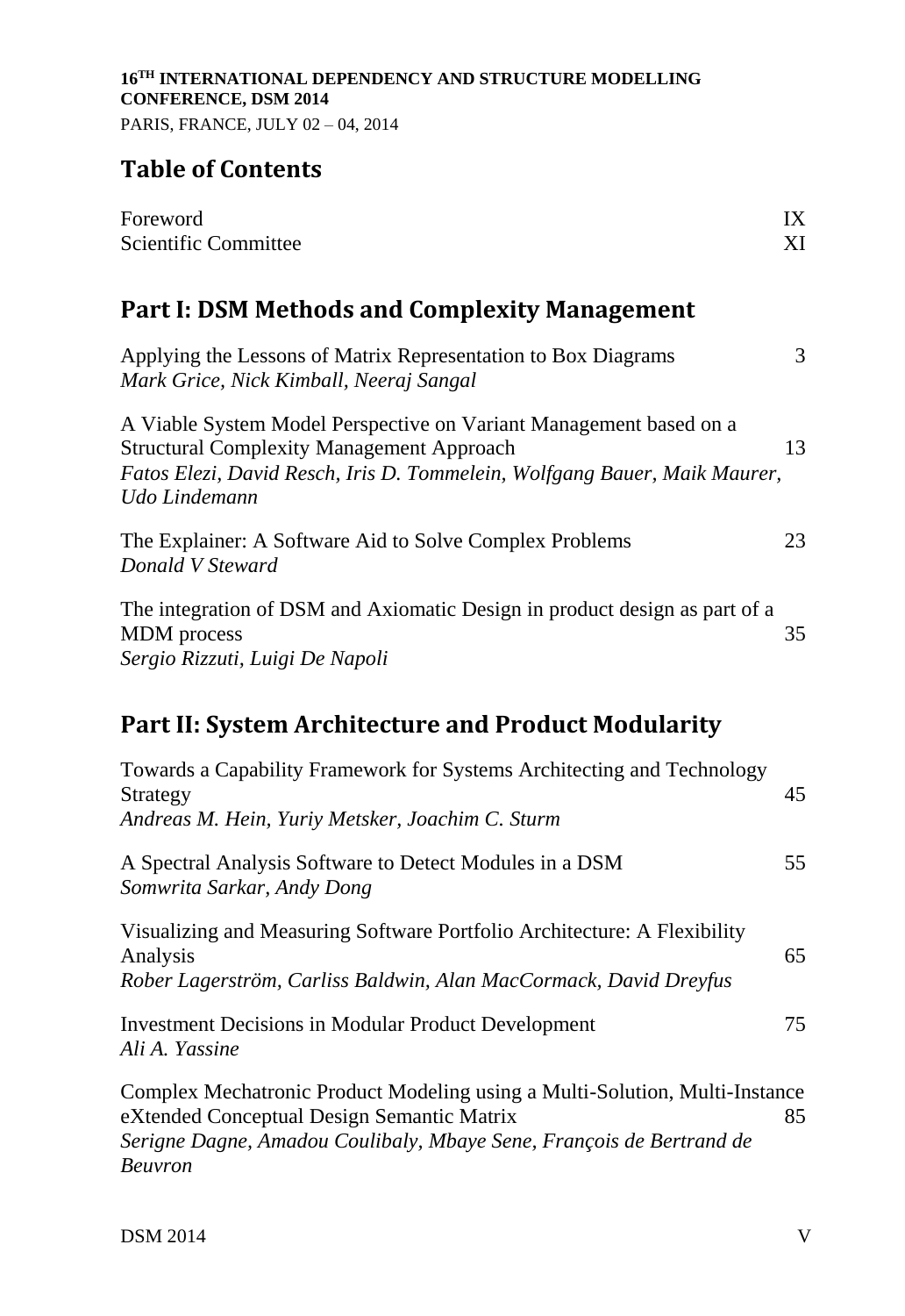# **Part III: DSM in Decision-Making**

| Electricity Investments and Nuclear Development: Investment Choice Modeling<br>based on Value Creation<br>Bianka Shoai Tehrani, Jean-Claude Bocquet, Toshimasa Tomoda                                       | 97  |
|-------------------------------------------------------------------------------------------------------------------------------------------------------------------------------------------------------------|-----|
| Matrix-based decision-making for compatible systems in product planning<br>concerning technologies for the reduction of CO2-emissions<br>Danilo Marcello Schmidt, Sebastian Alexander Schenkl, Markus Mörtl | 107 |
| Modeling a decisional framework by MDMs<br>C. Leardi                                                                                                                                                        | 117 |
| Reshuffling collaborative decision-making organization using a Decision-<br>Decision MDM<br>Franck Marle, Marija Jankovic, Hadi Jaber                                                                       | 127 |
| Dependency Structure Modeling Framework Using Expert Survey Based Group<br>Decision<br>Jukrin Moon, Dongoo Lee, Taesik Lee, Jaemyung Ahn                                                                    | 137 |
| Part IV: Clustering and Optimization                                                                                                                                                                        |     |
| Application of Dependency Structure Matrix to Airspace Sectorization and<br>Improving the Distribution of the Workload Among Controllers<br>Mahsa Farsad, Seyed Mohammad-Bagher Malaek                      | 149 |
| Modeling and Simulation of Service Systems with Design Structure and Domain<br><b>Mapping Matrices</b><br>Andreas Petz, Sebastian Schneider, Sönke Duckwitz, Christopher M. Schlick                         | 157 |

A Clustering Method Using New Modularity Indices and Genetic Algorithm with Extended Chromosomes 167 *Sangjin Jung, Timothy W. Simpson*

Clustering Technique for DSMs 177 *Florian G.H. Behncke, Doris Maurer, Lukas Schrenk, Danilo Marcello Schmidt, Udo Lindemann*

Using Importance Measures of Risk Clusters to Assist Project Management 187 *Chao Fang, Franck Marle*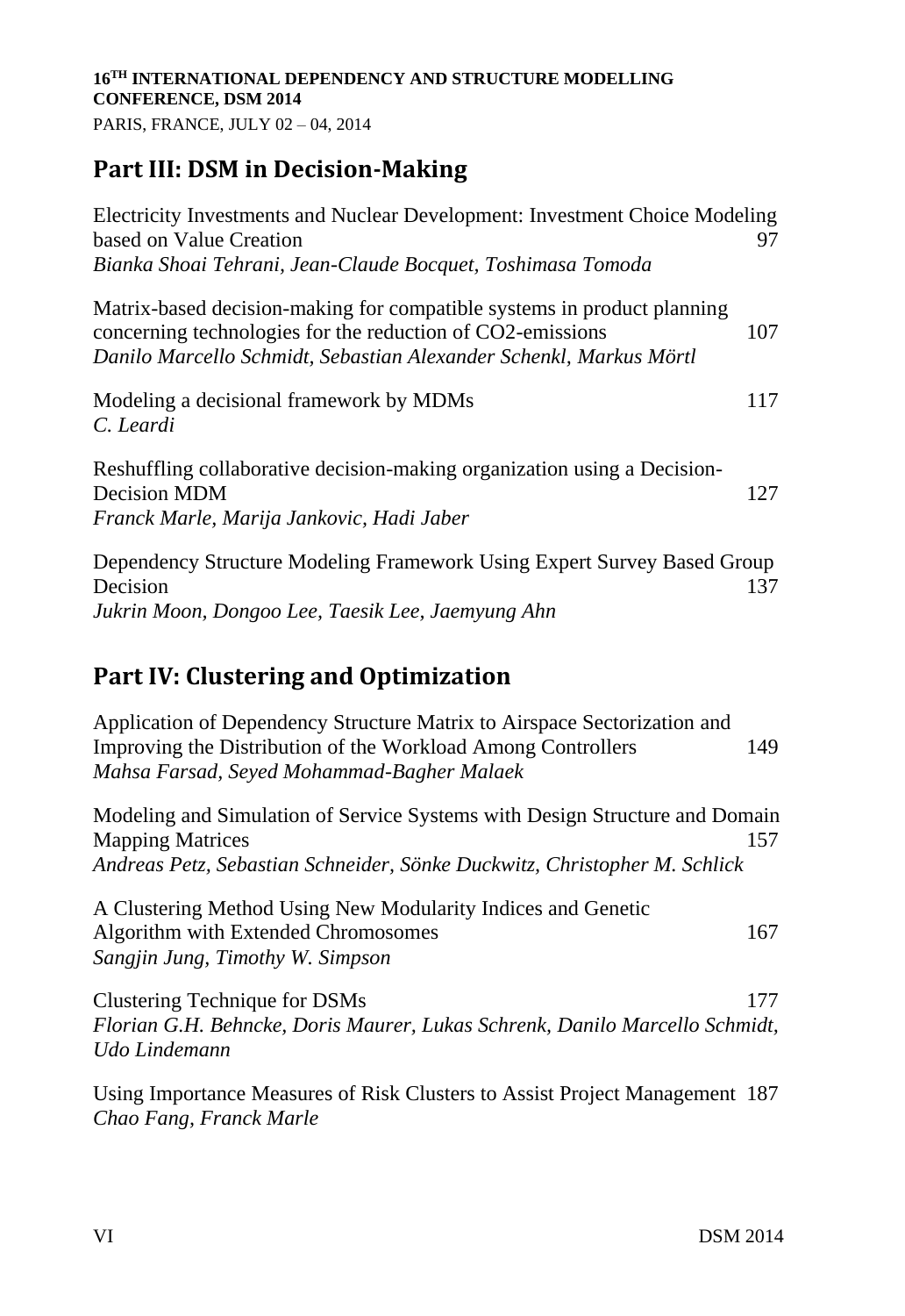#### **16TH INTERNATIONAL DEPENDENCY AND STRUCTURE MODELLING CONFERENCE, DSM 2014**

PARIS, FRANCE, JULY 02 – 04, 2014

Optimal Capacity Allocation for a Failure Resilient Electrical Infrastructure 197 *Yi-Ping Fang, Nicola Pedroni, Enrico Zio*

# **Part V: Dependencies between Tasks and Processes**

| Estimation of Work Transformation Matrices for Large-Scale Concurrent<br><b>Engineering Projects</b><br>Christopher M. Schlick, Sebastian Schneider, Sönke Duckwitz       | 211 |
|---------------------------------------------------------------------------------------------------------------------------------------------------------------------------|-----|
| Task Dependency Risk Visualisation using DSMs<br>Paschal Minogue                                                                                                          | 223 |
| Structure-based Compilation of System Dynamics Models for Assessing<br><b>Engineering Design Process Behavior</b><br>Daniel Kasperek, Sebastian Maisenbacher, Maik Maurer | 233 |
| Discovering Hidden Tasks and Process Structure through Email<br>Logs for DSM<br>Lijun Lan, Ying Liu, Wen Feng Lu                                                          | 243 |

# **Part VI: Process Management in Complex Projects**

| Multi-Domain Matrix As A Framework For Global Product Development<br><b>Project Process</b>                                                                                                                 | 257 |
|-------------------------------------------------------------------------------------------------------------------------------------------------------------------------------------------------------------|-----|
| Sonia Kherbachi, Qing Yang                                                                                                                                                                                  |     |
| The Collaborative DSM: a new way to handle complex collaborative planning<br>and scheduling processes<br>Mathieu Baudin, Pierre Bonnel, Jean-Michel Ruiz                                                    | 267 |
| Applying DSM Methodology to improve the Scheduling of functional<br>integration in the Automotive Industry<br>Thomas Gaertner, Sebastian Schneider, Christopher M. Schlick, Carsten Zibull,<br>Cedric Heuer | 277 |
| An application of Knowledge Management in Design Structure Matrix for a<br>process improvement phase<br>Arsalan Farooq, S.M.O. Tavares, Henriqueta Nóvoa, António Araújo                                    | 287 |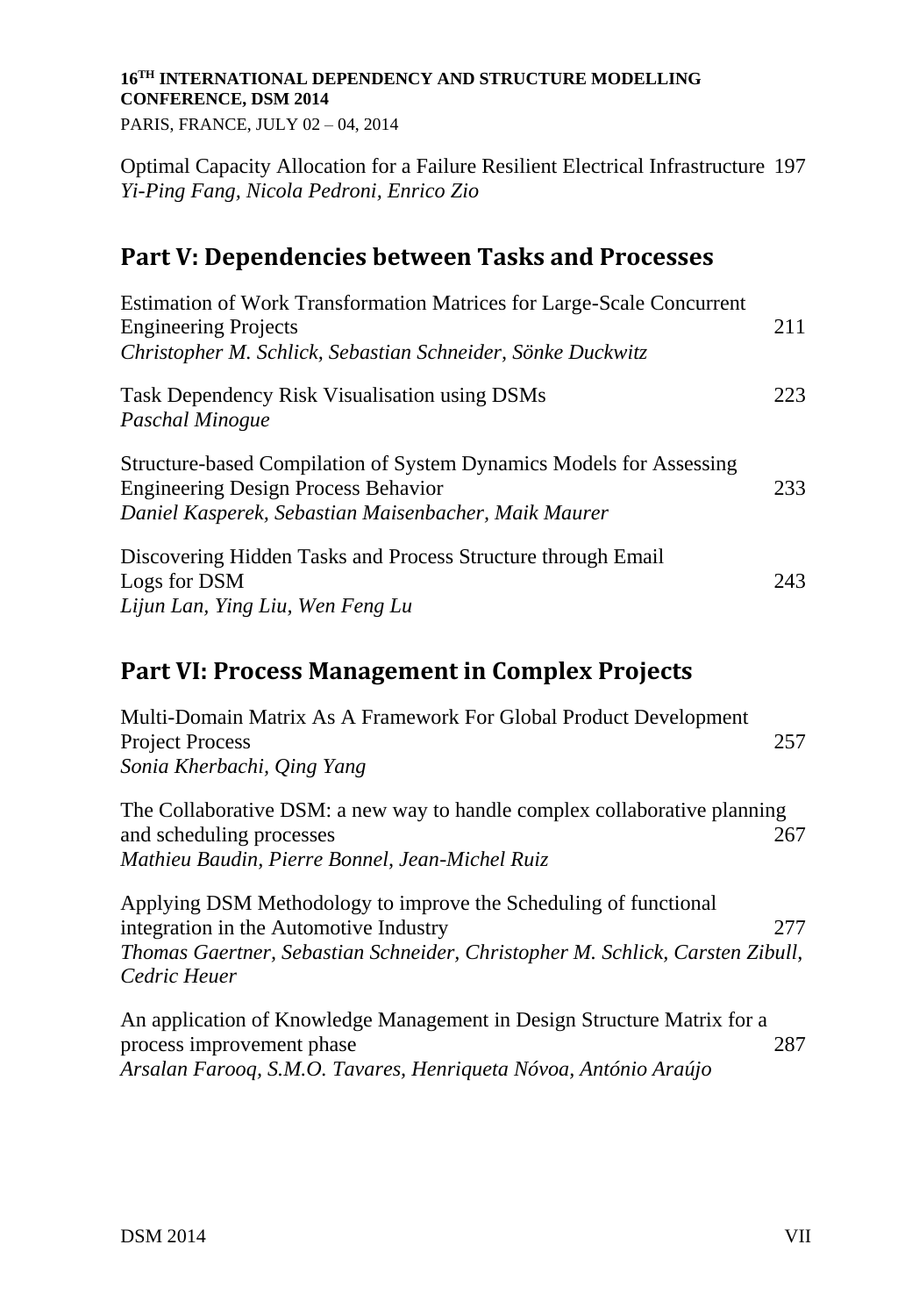# **16TH INTERNATIONAL DEPENDENCY AND STRUCTURE MODELLING CONFERENCE, DSM 2014**

PARIS, FRANCE, JULY 02 – 04, 2014

### **Part VII: Managing Multiple Domains in Complex Projects**

| Structured Methodology for Applying Multiple Domain Matrices (MDM) to<br><b>Construction Projects</b><br>Purva Mujumdar, Prasobh Muraleedharan, J. Uma Maheswari                                                     | 299        |
|----------------------------------------------------------------------------------------------------------------------------------------------------------------------------------------------------------------------|------------|
| Designing an integrated Project, Program and Portfolio System – A Case Study<br>of Healthcare<br>Richard Grönevall, Mike Danilovic                                                                                   | 309        |
| Managing a complex project using a Risk-Risk Multiple Domain Matrix<br>Catherine Pointurier, Franck Marle, Hadi Jaber,                                                                                               | 319        |
| Reciprocal enrichment of two Multi-Domain Matrices to improve accuracy of<br>vehicle development project interdependencies modeling and analysis<br>Hadi Jaber, Franck Marle, Ludovic-Alexandre Vidal, Lionel Didiez | 329        |
| Application of Structural Domain-Spanning Criteria in an Industrial<br>Case-Study<br>Wolfgang Bauer, Daniel Kasperek, Sebastian Maisenbacher, Maik Maurer                                                            | 339        |
| Approach for recirculation of testing knowledge into product development<br>supported by matrix-based methods<br>Carsten Karthaus, Daniel Roth, Hansgeorg Binz, Maximilian Schenk, Bernd<br>Bertsche                 | 349        |
| How to assess actors for an Open Innovation-project?<br>Matthias R. Guertler, Fatos Elezi, Udo Lindemann                                                                                                             | 359        |
| <b>Integrating Risks in Project Management</b><br>Elodie Rodney, Yann Ledoux, Yves Ducq, Denys Breysse                                                                                                               | 369        |
| The new global factory: A systems perspective for addressing the complexity of<br>localization in emerging markets<br>Patrick Wehner, Hillary Sillitto, Simon Harris                                                 | 379        |
| <b>Author Index</b><br>Keyword Index                                                                                                                                                                                 | 389<br>391 |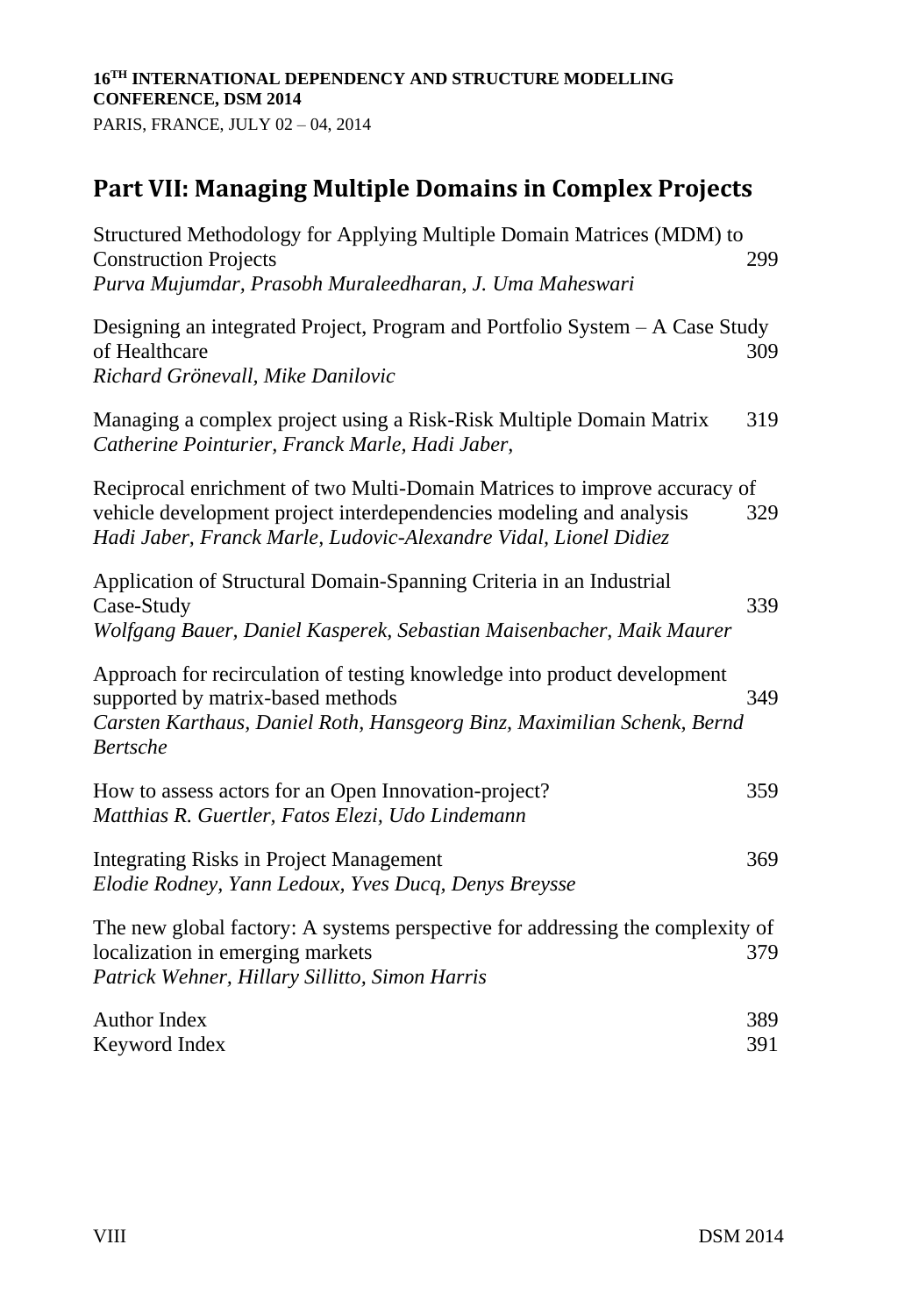PARIS, FRANCE, JULY 02 – 04, 2014

# **Foreword**

We are very pleased to welcome you to the 16th edition of the international DSM Conference.

The theme of this 2014 edition is "Risk and Change Management in Complex Systems". It is justified by the ever-growing complexity of our systems, involving the difficulty to anticipate potential indirect consequences of events, whether desired or not. Accordingly, this implies improvement of the methods and tools supporting the design and management of such systems.

Dependency and Structure Modeling (DSM) techniques focus on system elements and their interdependencies related to product, process and organization domains. They contribute to support mastering the amount of information required to better understand, model, and analyze, then make improved decisions to design and manage complex systems.

The International DSM Conference is the annual forum for practitioners, researchers and developers to exchange experiences, discuss new concepts and showcase results and tools. Hosted by Ecole Centrale Paris and organized in collaboration with Technische Universität München, the 16th edition of DSM Conference takes place in Chatenay-Malabry, France, during 2 to 4 July 2014.

Preceding this year's DSM Conference on July 2, will be a DSM Industry Special Interest Group (DSMiSIG) Industry Day workshop. Industry participants will contribute to the gathering of views and evidence of the risks in current product operations, from lack of advanced systems integration methods.

Regular attendees of the DSM Conference series will have noticed that a significant change has been introduced for this edition. The size of the paper is now 10 pages at most, without slides. This allocation expansion has allowed authors to put more details about their ideas, approaches and results. This was supported by the peer-reviews of at least two members of the Scientific Committee.

This volume contains 37 peer-reviewed papers, that describe the recent advances and emerging challenges in DSM research and applications. They advance the DSM concepts and practice in 7 areas:

- 1. DSM Methods and Complexity Management
- 2. System Architecture and Product Modularity
- 3. DSM in Decision-Making
- 4. Clustering and Optimization
- 5. Dependencies between tasks and processes
- 6. Process Management in Complex Projects
- 7. Managing Multiple Domains in Complex Projects

These Proceedings represent a broad overview of the state-of-the-art on the development and application of DSM. There are a significant number of papers with industry authors or co-authors, reflecting this balance and synergy between conceptual development and real-life industrial application, which are in the genes of the DSM Conference series.

*The Organizing Committee*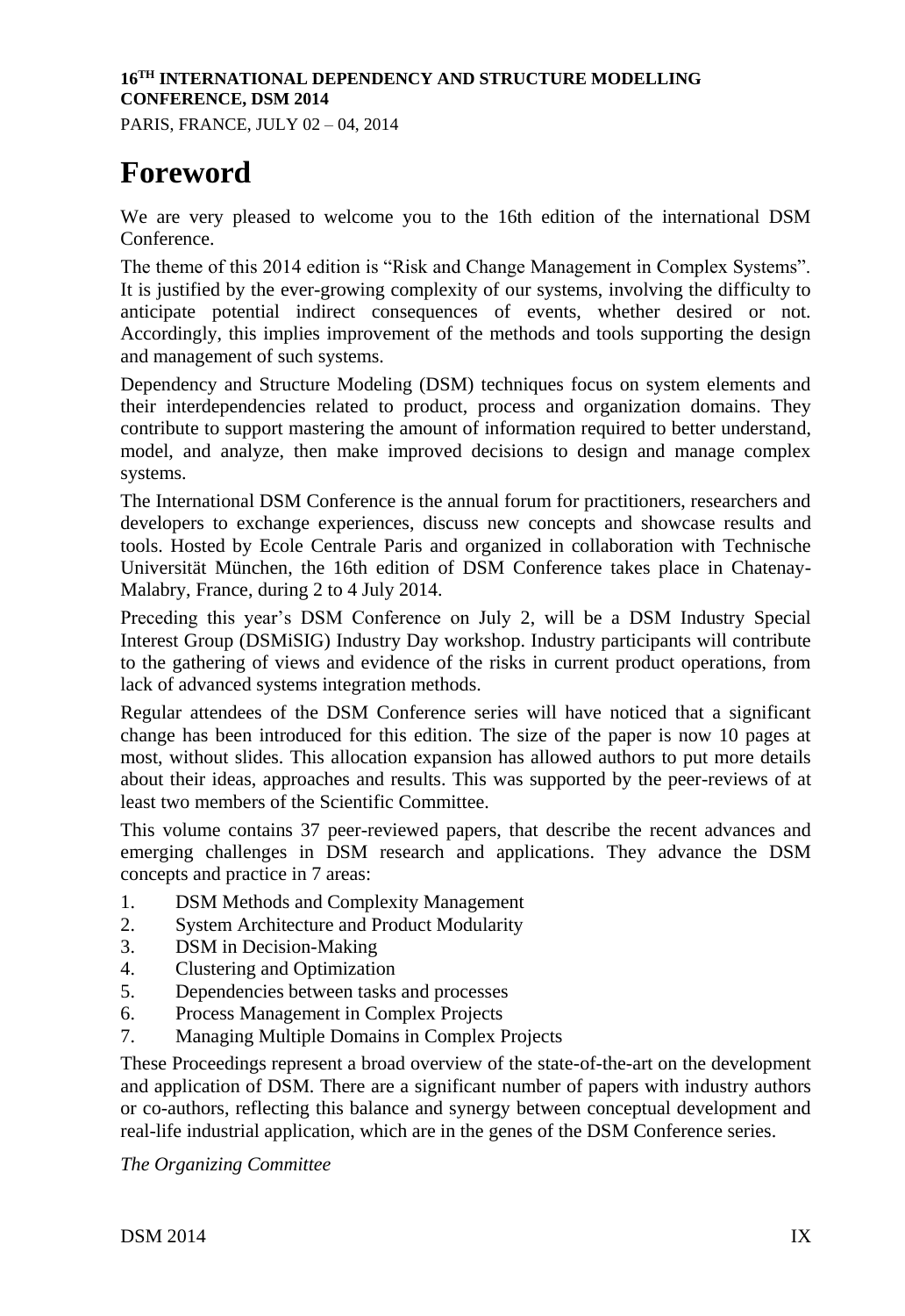PARIS, FRANCE, JULY 02 – 04, 2014

# **Applying DSM methodology to improve the scheduling of functional integration in the automotive industry**

Thomas Gaertner<sup>1</sup>, Sebastian Schneider<sup>2</sup>, Christopher M. Schlick<sup>2</sup>, Carsten Zibull<sup>2</sup>, Cedric Heuer<sup>2</sup>

#### <sup>1</sup>BMW Group

<sup>2</sup>Institute of Industrial Engineering and Ergonomics, RWTH Aachen University

**Abstract:** Functional integration projects in the automotive industry are highly complex development projects, which are determined by multi-level dependencies, iterative processing, limited resources, last-minute changes, and a multi-project working environment. In order to avoid project delays and quality issues, this paper presents a novel generic project schedule for functional integration projects based on the Design Structure Matrix methodology. This is intended to improve the planning of project timelines and required resources and capacities, to ensure tighter synchronization between the project teams, to serve as a guide for prioritizing tasks in parallel projects, as well as to serve as a basis for anticipating changes to the project stages when development changes or delays need to be accommodated.

*Keywords: Project planning, project scheduling, functional dependencies, functional integration*

#### **1 Introduction**

The dynamic response of modern vehicles found in areas such as acceleration, load changing, and fuel consumption and emissions are determined and set by a large number of electronic controls. Within the premium automotive segment, customers expect vehicles to operate faultlessly and exhibit optimal response behavior in any driving scenario. To facilitate precise and accurate control at a granular level, the software functions are perfectly matched to the engine and the vehicle as a whole through the calibration of system parameters, including specific values, performance curves, engine maps and physical models (Mitterer, 2000). This process, which can be highly complex, is described as functional integration. The calibration process is one of the key elements to shape an OEM's brand profile (Weber, 2009), and it is thus one of the development tasks usually carried out in-house – even at a time when development is increasingly outsourced to suppliers. Due to the growing number of software programs being integrated into automobiles and also due to higher demands on the states of driving, today's premium vehicles typically require the setting of tens of thousands of calibration parameters, with many more yet to come. The functional integration of the power train makes it necessary to coordinate a number of very different disciplines such as driving response, fuel consumption and emissions, as well as the strategy for using the electric motor or combustion engine in the case of hybrid vehicle systems.

The functional integration for these different subjects cannot be implemented independent of one another, as the areas are highly interdependent. Frequently, the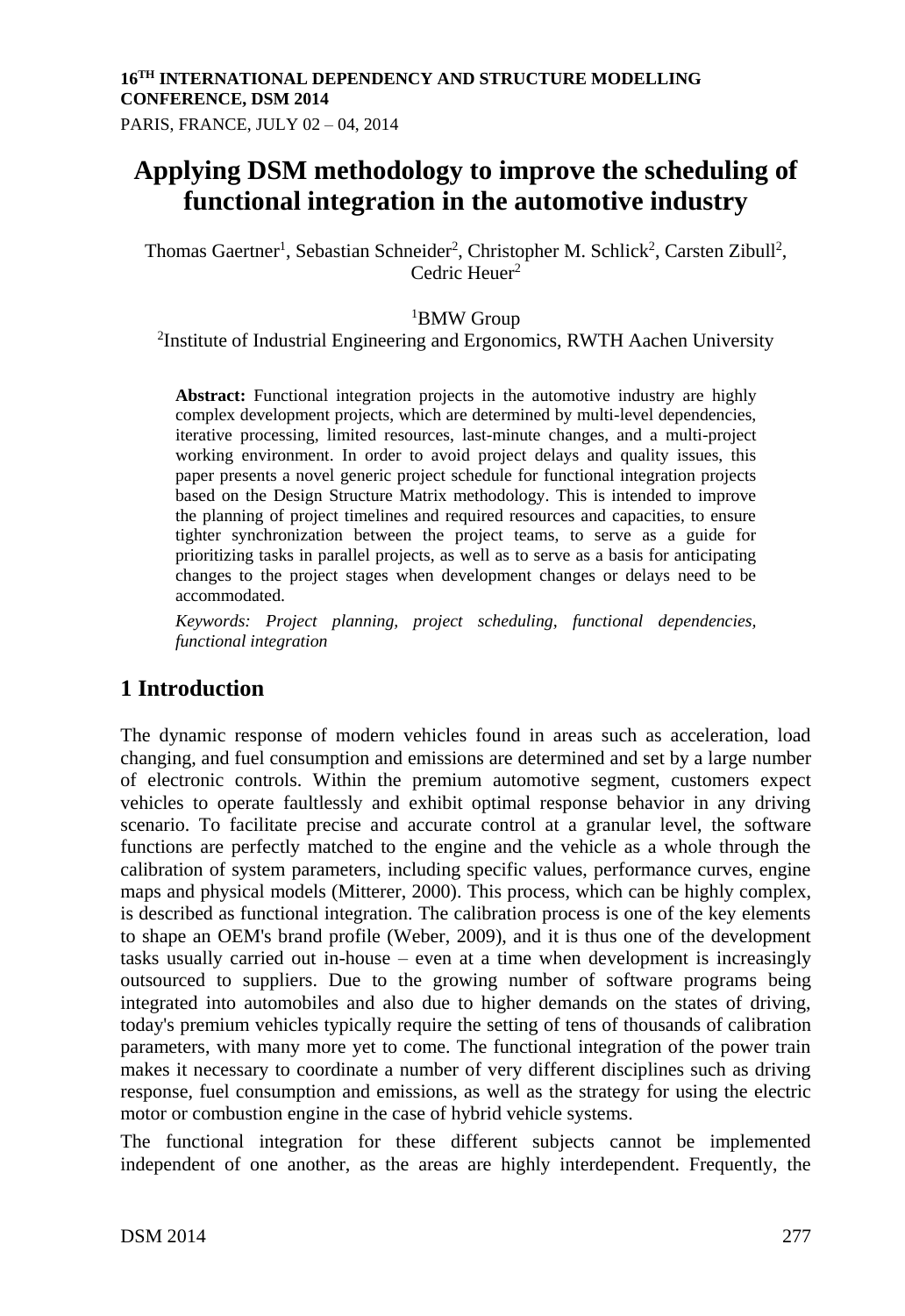calibration is required to resolve not only single problems but also multiple, conflicting objectives. For example, most functions need to be calibrated over and over until the power train response perfectly matches the customer's dual expectation of minimum fuel consumption and emissions and maximum vehicle dynamics in any driving scenario. Consequently, every design engineer iteratively fine-tunes their calibration parameters right up until the project deadline. A delivery schedule for the functional integration process that resolves the conflicting objectives of multiple subjects still needs to be developed.

Functional integration, then, entails a number of highly complex projects. These are determined by the following factors:

- Multi-level dependencies, such as between engine, gearbox, hybrid components and the overall vehicle
- Calibration tasks spread across different organizational units
- Iterative processing
- Limited resources, e.g. test vehicles
- Possible delays caused by upstream development issues
- Last-minute changes and new requirements
- A multi-project working environment

The described complexity can cause problems in the development process, forcing OEMs to make costly investments in order to avoid project delays and quality issues.

The dramatic rise in software functions and calibration parameters experienced in recent years has so far been met by increasing staff numbers. Given the growing volume of variants and cross-functional requirements, however, an in-depth revision of functional integration working methods and working structures is needed.

For this purpose, a new project was launched to develop a generic project schedule for the functional integration in vehicle development projects. This is intended to address the following objectives: (1) In order to improve the planning of project timelines and required resources and capacities, a project-specific functional integration schedule based on an overall generic project schedule is to be established. (2) The project schedule is to ensure tighter synchronization between the organizational units (such as engine, gearbox, hybrid, overall vehicle). (3) The project schedule is to be compatible with subject-specific schedules and thereby ensures transparency and simplification. (4) The project schedule is to serve as a guide for prioritizing tasks in parallel projects. (5) Project maturity is to be measurable, thus facilitating early identification of deviations and on-time corrective and support measures. (6) Lastly, the schedule is to serve as a basis for anticipating changes to the project stages when development changes or delays need to be accommodated.

#### **2 Structural and process scheduling**

The established approach to generating a project schedule (Kerzner, 2009; Shtub et al., 2005) is to first divide the project into its constituent work packages using an object-, function-, timeline- or process-oriented breakdown structure. These work packages are defined both quantitatively and qualitatively, and refer to detailed tasks such as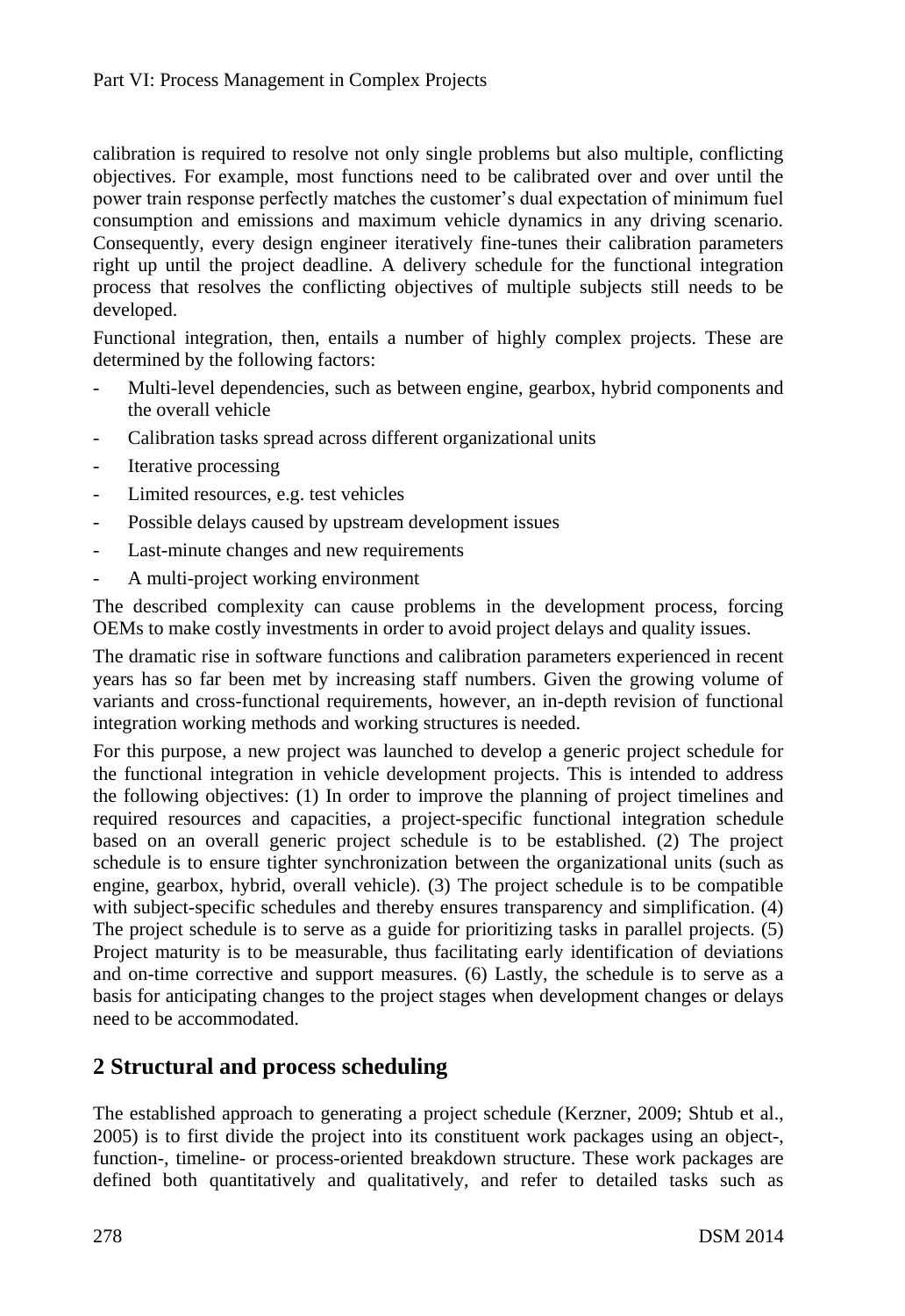calibration activities and solution finding. The aim of this is to delineate the contents and intended results of the individual work packages. Furthermore, the tasks that must be completed, as well as the parties responsible for them, need to be clearly defined. On the level of the individual processes, detailed time scheduling needs to be prepared. Of particular importance is the identification and specification of interface points, i.e. the points where individual work packages are linked.

During the planning of the process schedule, the previously compiled and specified work packages are distributed across the project timeline. The project schedule provides a visual representation of the logical and chronological structure of the work packages across the project. The project schedule also specifies when the individual steps need to be completed in order for the ensuing steps to commence (Shtub et al., 2005). Critical points in time, such as the completion of sub-goals, are highlighted as milestones; these divide the project timeline into more manageable stages.

#### **3 Applying DSM to the planning of functional integration**

Due to the high level of structural complexity in the functional integration projects as well as the high level of dynamic complexity, there was little point in creating a project schedule and depicting the sequence of calibration activities without extending the above-described methodology. The high level of structural complexity in functional integration (Cardoso, 2006) is caused by the diversity of calibration tasks, the large number of dependencies and also the different types of dependencies, such as functional or organizational dependencies. The dynamic complexity of functional integration projects (Senge, 2006) is due to the dependencies in the calibration process not being static across the project timeline, for example, because of needing to accommodate other calibrated parameters or functional revisions; calibration activities may have local effects as well as effects on other calibration subjects, and dependencies may furthermore have unexpected outcomes. Where a large number of interdependencies are present, predefined supply chains are needed to manage these. Such supply chains need to specify which calibration characteristics need to be achieved when, by whom, at which maturity level, and who relies on each of the characteristics. When there is a common definition of the (interim) outcomes to be achieved at the interface points and their deadlines, synchronization of the project teams is much more structured than by just giving a definition of the activities. This can be illustrated by the following example: For the purposes of synchronizing functional integration, the statement that an engine calibration is being trialed for winter usage at a certain time is less relevant than the statement that the engine will be able to start reliably at  $-20^{\circ}$  C at a certain time. Consequently, the generic project schedule is focused on milestones and synchronization points rather than activities. The description of the supply chains comprises the contents of the generic project schedule. It was put together as follows:

- 7. Compilation of a project breakdown structure
- 8. Identification of the dependencies between calibration subjects; documentation within a Design Structure Matrix (DSM)
- 9. Specification of dependencies in reference to the project timeline and calibration maturity using SIPOC diagrams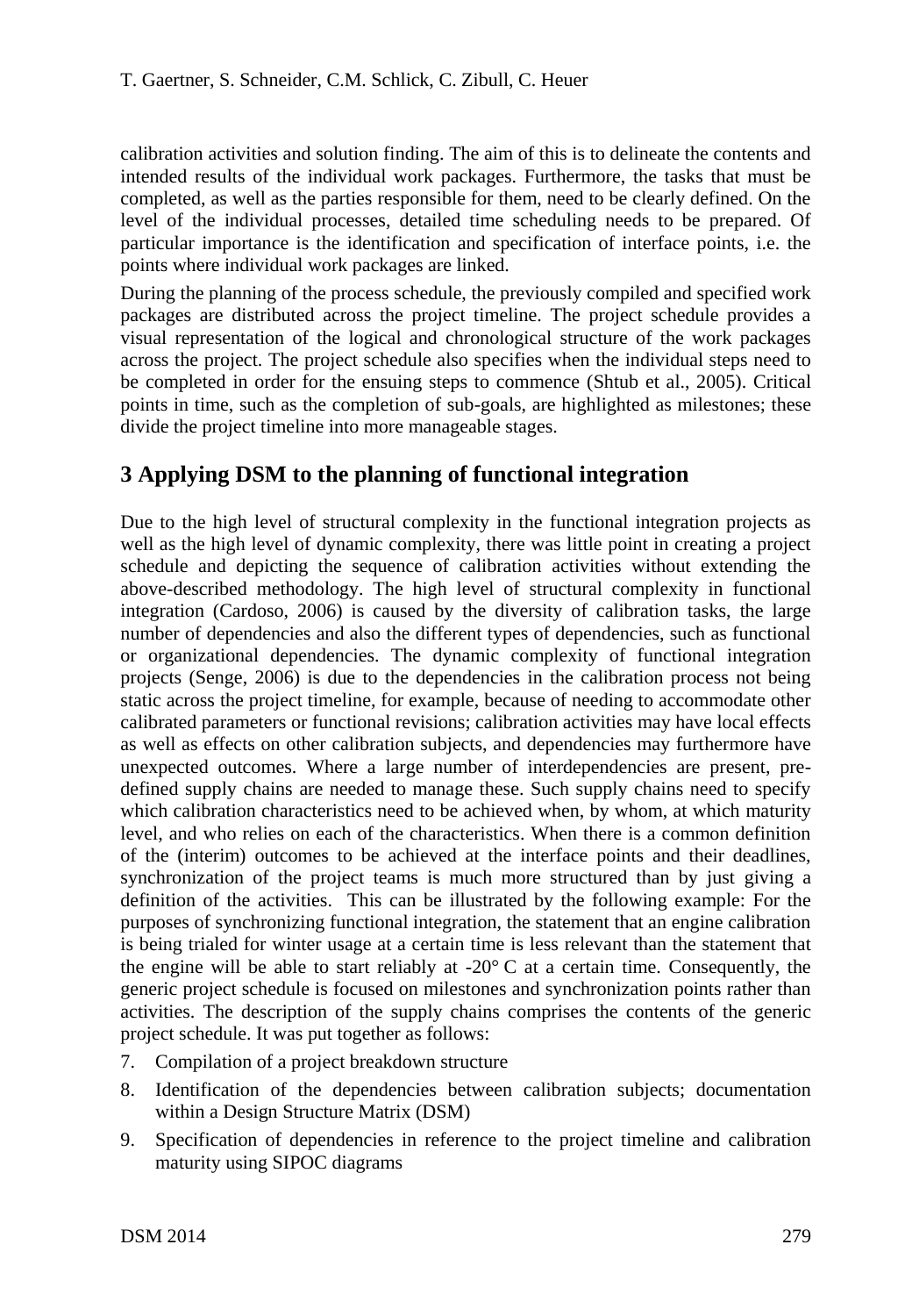- 10. Identification of closely-linked work packages through DSM-based clustering
- 11. Process scheduling

#### **3.1 Compilation of a project breakdown structure**

Firstly, a top-down project breakdown structure was compiled for systematically ordering the functional integration process. The first level of this shows the object orientation of the calibration process, which is in reference to the 26 calibration subjects (such as the gearbox calibration); the second level shows its timeline orientation. For this, each calibration subject is subdivided into four generic stages with pre-defined maturity levels. This not only facilitates an easier overview but also provides a rudimentary tool for monitoring project progress. The functional integration thus consists of 104 work packages.

#### **3.2 Identification of the dependencies between calibration subjects**

Based on the 26 calibration subjects, a DSM was created that shows the main dependencies between the subjects. To identify the relevant dependencies, individual and group surveys of experts were conducted for each of the calibration subjects. The entries in the subject rows are based on the replies detailing the dependencies of each subject. The columns, on the other hand, state which other subjects are dependent on the row's subjects. The interviews with the experts showed that an calibration subject's dependency on other subjects is unlikely to cause issues. Conversely, the experts found it more difficult to identify other calibration subjects that are influenced by their own subject. The result was a DSM with a large number of dependencies and interdependencies (see Fig. 1). This demonstrates the high level of complexity in functional integration and indicates the necessity of more detailed project scheduling, as well as that the calibration subjects need to be worked on iteratively and concurrently. Filling in this DSM together with those responsible for the different calibration areas primarily served to encourage further thinking about the dependencies and interdependencies. This was a good door opener for detailing the work packages.

#### **3.3 Specification of dependencies using SIPOC diagrams**

To obtain a detailed description of the dependencies between the work packages, the experts of the calibration subjects in question were again surveyed to document which interim outputs need to be achieved by other subjects and which additional requirements need to be met by the specified deadlines in order for the project to be completed. In order for the project maturity to be measurable, the (interim) outputs also need to be quantifiable. This way, measuring the achieved outputs can provide feedback on the maturity of the work package. E.g.: Within one of the gearbox work packages, a specific preciseness of supplied engine torque is required at a specified time. This request may be included in all of the gearbox's work packages, but over the course of the project, it will become more detailed and stricter. Note, however, that a function – or the calibration itself – will only mature linearly during development if the same hardware and software is used. When a function is migrated to new hardware, it usually has a lower maturity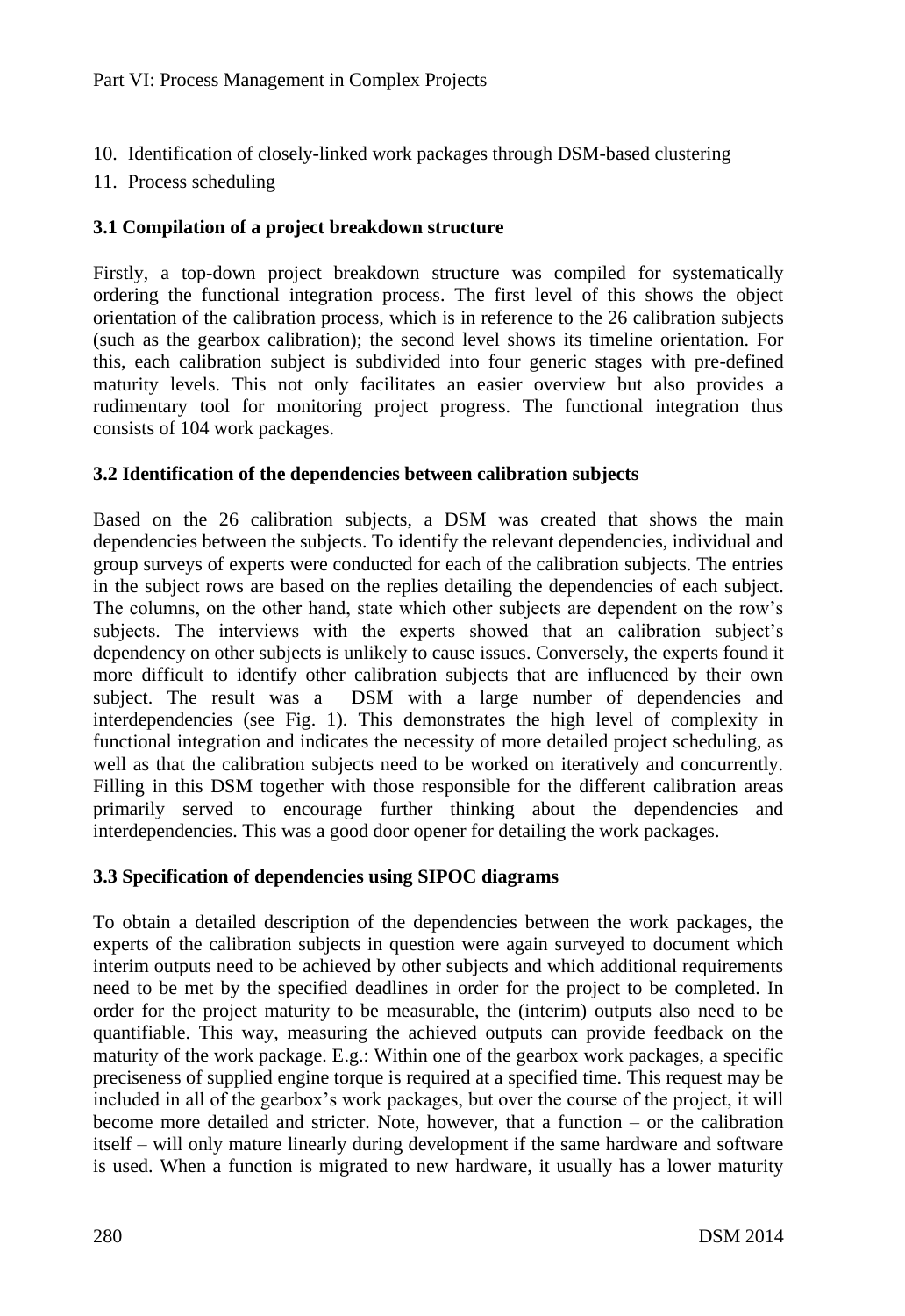|                    | □                        | □                        | □      | □      | □            | □                  | □                        | □                  | □                  | □             | □                           | □                   | □                           | □                   | □                   | □                           | □                   | □                   | □                   | □                   | □                   | $\Box$                   | □                   | □                   | $\Box$                   | □                   |
|--------------------|--------------------------|--------------------------|--------|--------|--------------|--------------------|--------------------------|--------------------|--------------------|---------------|-----------------------------|---------------------|-----------------------------|---------------------|---------------------|-----------------------------|---------------------|---------------------|---------------------|---------------------|---------------------|--------------------------|---------------------|---------------------|--------------------------|---------------------|
|                    |                          |                          |        |        |              |                    |                          |                    |                    |               |                             |                     |                             |                     |                     |                             |                     |                     |                     |                     |                     |                          |                     |                     |                          |                     |
|                    |                          |                          |        |        |              |                    |                          |                    |                    |               |                             |                     |                             |                     |                     |                             |                     |                     |                     |                     |                     |                          |                     |                     |                          |                     |
|                    |                          |                          |        |        |              |                    |                          |                    |                    |               |                             |                     |                             |                     |                     |                             |                     |                     |                     |                     |                     |                          |                     |                     |                          |                     |
|                    |                          |                          |        |        |              |                    |                          |                    |                    |               |                             |                     |                             |                     |                     |                             |                     |                     |                     |                     |                     |                          |                     |                     |                          |                     |
|                    | $\overline{ }$           | $\sim$                   | c.     | 4      | 5            |                    |                          |                    | œ                  |               |                             |                     |                             |                     |                     |                             |                     |                     |                     |                     |                     |                          |                     |                     |                          |                     |
|                    | Thema                    | Thema                    | Thema: | Thema  | <b>Thema</b> | Thema <sub>6</sub> | Thema <sub>7</sub>       | Thema <sub>8</sub> | Thema <sub>s</sub> | Thema 10      | Thema <sub>11</sub>         | Thema <sub>12</sub> | Thema <sub>13</sub>         | Thema <sub>14</sub> | Thema <sub>15</sub> | Thema 16                    | Thema <sub>17</sub> | Thema <sub>18</sub> | Thema <sub>19</sub> | Thema <sub>20</sub> | Thema <sub>21</sub> | Thema <sub>22</sub>      | Thema <sub>23</sub> | Thema <sub>24</sub> | Thema <sub>25</sub>      | Thema <sub>26</sub> |
| $\square$ Thema 1  |                          |                          |        |        |              |                    |                          |                    | $\Box$             |               | $\mathcal{L}_{\mathcal{A}}$ | П                   |                             |                     |                     | $\mathcal{L}_{\mathcal{A}}$ |                     |                     |                     |                     | П                   | $\overline{\phantom{a}}$ |                     |                     | $\overline{\phantom{a}}$ |                     |
| $\square$ Thema 2  |                          |                          |        |        | J            |                    | □                        |                    | □                  |               |                             |                     |                             |                     |                     | $\Box$                      |                     |                     | ┓                   | $\Box$              |                     | П                        | ⊓                   |                     |                          |                     |
| $\square$ Thema 3  | $\Box$                   |                          |        |        |              |                    |                          |                    |                    |               |                             | $\Box$              |                             |                     |                     |                             |                     | □                   |                     |                     |                     |                          | П                   |                     | $\Box$                   | $\Box$              |
| $\square$ Thema 4  |                          | П                        | Г      |        | П            |                    | $\overline{\phantom{a}}$ |                    |                    | $\sim$        |                             |                     | $\mathcal{L}_{\mathcal{A}}$ |                     |                     | $\blacksquare$              |                     |                     |                     |                     |                     |                          |                     |                     |                          |                     |
| $\square$ Thema 5  | $\Box$                   | П                        |        |        |              |                    | ■                        |                    |                    |               |                             | ┓                   | $\Box$                      |                     | П                   | $\Box$                      |                     |                     |                     |                     |                     |                          |                     |                     | $\Box$                   |                     |
| $\square$ Thema 6  |                          |                          |        |        | Г            |                    |                          | П                  |                    |               | $\mathcal{L}_{\mathcal{A}}$ |                     |                             |                     |                     |                             | $\Box$              |                     |                     |                     | П                   |                          |                     |                     |                          | г                   |
| $\square$ Thema 7  |                          | П                        |        |        | $\Box$       |                    |                          |                    |                    |               | $\Box$                      |                     |                             |                     |                     |                             | $\Box$              |                     | $\Box$              |                     |                     | П                        | □                   |                     | $\Box$                   |                     |
| $\square$ Thema 8  |                          | $\Box$                   |        | $\Box$ |              | $\Box$             |                          |                    |                    |               | П                           |                     |                             |                     |                     |                             |                     | П                   |                     |                     | П                   | <b>The State</b>         |                     |                     |                          |                     |
| $\square$ Thema 9  |                          | $\overline{\phantom{a}}$ |        | П      | □            |                    |                          |                    |                    |               |                             |                     | П                           |                     |                     |                             |                     |                     |                     |                     |                     |                          |                     |                     | $\Box$                   |                     |
| $\square$ Thema 10 | $\Box$                   |                          |        | П      |              |                    |                          |                    |                    |               |                             |                     |                             |                     | ┐                   | П                           |                     |                     |                     |                     |                     |                          | П                   |                     |                          |                     |
| $\square$ Thema 11 |                          |                          |        |        | ۰            | П                  |                          |                    |                    |               |                             |                     |                             |                     | П                   |                             |                     |                     |                     |                     |                     | ▀                        |                     |                     | П                        | П                   |
| $\Box$ Thema 12    | П                        | □                        |        |        |              |                    |                          |                    |                    |               |                             |                     |                             | $\Box$              |                     |                             |                     |                     |                     |                     |                     |                          |                     |                     | $\Box$                   |                     |
| $\square$ Thema 13 |                          | П                        |        |        |              | П                  |                          |                    |                    | П             | П                           |                     |                             |                     |                     | $\Box$                      |                     |                     |                     |                     |                     |                          |                     |                     | П                        |                     |
| $\square$ Thema 14 |                          |                          |        |        |              |                    |                          | П                  |                    |               | Π                           |                     |                             |                     |                     | П                           |                     |                     |                     |                     |                     |                          |                     | ٠                   |                          |                     |
| $\square$ Thema 15 |                          | П                        | □      |        | ┓            |                    |                          | $\Box$             |                    |               | $\Box$                      |                     |                             | $\Box$              |                     |                             |                     |                     |                     |                     |                     |                          |                     |                     | П                        |                     |
| $\square$ Thema 16 | $\Box$                   | $\Box$                   |        |        |              |                    |                          | $\Box$             |                    |               | $\Box$                      |                     |                             |                     |                     |                             |                     |                     |                     |                     |                     |                          |                     | $\Box$ $\Box$       |                          |                     |
| $\square$ Thema 17 | □                        |                          |        |        | ┓            |                    |                          | ⊓                  | □                  |               | $\Box$                      |                     |                             |                     |                     |                             |                     |                     |                     |                     |                     | ■                        | $\Box$              |                     |                          |                     |
| $\square$ Thema 18 |                          | П                        |        | П      | П            |                    |                          | $\Box$             |                    |               | □                           | П                   | $\Box$                      |                     |                     |                             |                     |                     |                     |                     |                     |                          | П                   |                     | $\Box$                   |                     |
| $\square$ Thema 19 |                          | $\Box$                   |        |        | П            |                    |                          |                    | H                  |               | $\overline{\phantom{0}}$    |                     |                             |                     | $\Box$              |                             | $\Box$              |                     |                     |                     |                     | ш                        |                     |                     | П                        |                     |
| $\square$ Thema 20 | $\Box$                   |                          |        | П      | П            |                    | П                        |                    | П                  |               | $\Box$                      |                     |                             |                     |                     |                             | $\Box$              |                     |                     |                     |                     | П                        |                     | $\Box$              |                          |                     |
| $\square$ Thema 21 |                          | $\Box$                   |        |        |              | <b>I</b>           | П                        |                    |                    |               |                             |                     |                             |                     |                     |                             |                     |                     |                     |                     |                     |                          |                     |                     |                          |                     |
| $\Box$ Thema 22    | □                        | $\Box$                   |        | П      | $\Box$       |                    |                          |                    |                    | $\sim$        | □                           |                     | □                           |                     |                     |                             | $\Box$              |                     |                     |                     |                     |                          |                     |                     |                          |                     |
| $\Box$ Thema 23    |                          |                          |        |        | П            |                    |                          |                    |                    |               | $\Box$                      | $\Box$              |                             | $\Box$              |                     |                             |                     |                     |                     |                     |                     |                          |                     |                     |                          |                     |
| $\square$ Thema 24 | $\overline{\phantom{a}}$ |                          |        |        | П            |                    | ٠                        | П                  |                    |               |                             |                     |                             |                     |                     |                             |                     |                     |                     |                     |                     |                          |                     |                     |                          |                     |
| $\Box$ Thema 25    | □                        |                          |        |        |              |                    | ш                        |                    |                    | $\Box$ $\Box$ | □                           |                     | □                           |                     |                     |                             |                     |                     |                     |                     |                     |                          |                     |                     |                          |                     |
| $\square$ Thema 26 | $\Box$                   |                          |        |        |              |                    |                          |                    |                    |               | П                           | П                   |                             | П                   |                     |                             |                     |                     |                     |                     |                     |                          |                     |                     |                          |                     |

level than with the old hardware; in this case, it first needs to be elevated to the existing maturity level via the calibration.

Figure 1. Dependencies between calibration subjects

For the potential delivery deadlines, points within the project timeline known to everyone working on the calibration process were selected. Also surveyed were the time spans needed for completing the individual work packages, the most important technical functions, the throughput times, and all the required personnel capacities and resources. For each work package, the data was documented using so-called SIPOC diagrams, which were expanded to include a chronological level. SIPOC diagrams are very useful process models for describing the process's supplier, input, process, output and customer elements (Pyzdek and Keller, 2009). For the methodology at hand, the outputs correspond to the inputs requested by another calibration subject (see Fig. 2).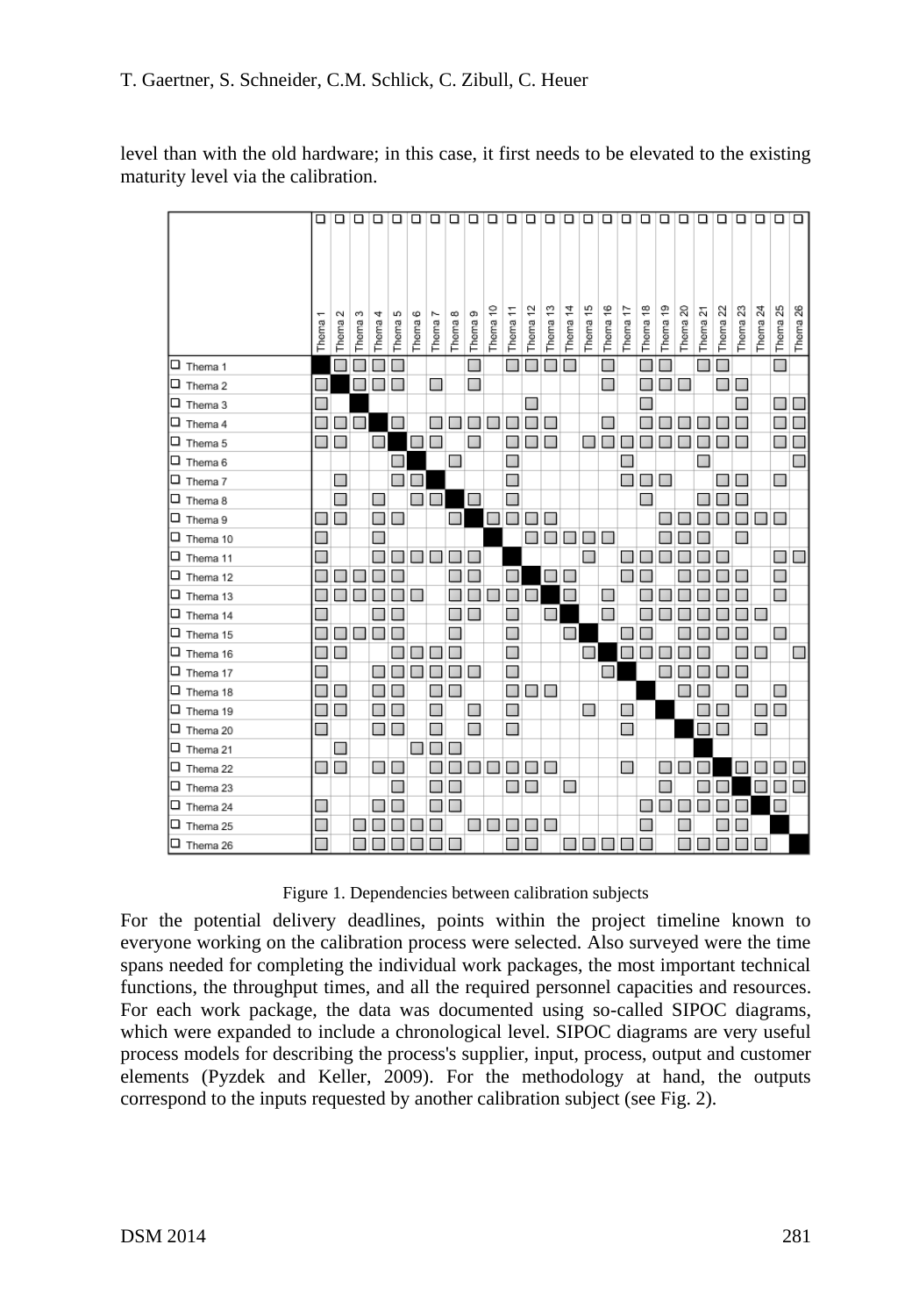#### Part VI: Process Management in Complex Projects



Figure 2. Linking of SIPOC diagrams

#### **3.4 Identification of closely-linked work packages**

In order to identify closely-linked project work packages, a clustering process based on the DSM was used (Steward, 1981; Yassine, 2010). The Cambridge Advanced Modeller was deployed as a tool for this (Wynn et al., 2010).

The dependencies between the work packages of the calibration subjects documented in the SIPOC diagrams were transferred into a hybrid DSM consisting of the 104 object and function-oriented work packages. Each input-output relationship between the calibration subjects represents a dependency in the DSM; this is in relation to the maturity stages. Entering the dependencies gathered in the interviews would also have been possible using the DSM. However, the SIPOC diagrams are much more intuitive and easier to use than the DSM. Also, working with SIPOC diagrams is always in relation to the relevant section of the DSM. This makes it easier to fill in the DSM when there are widely distributed dependencies. The hybrid DSM derived from the SIPOC diagrams is displayed in Fig. 3.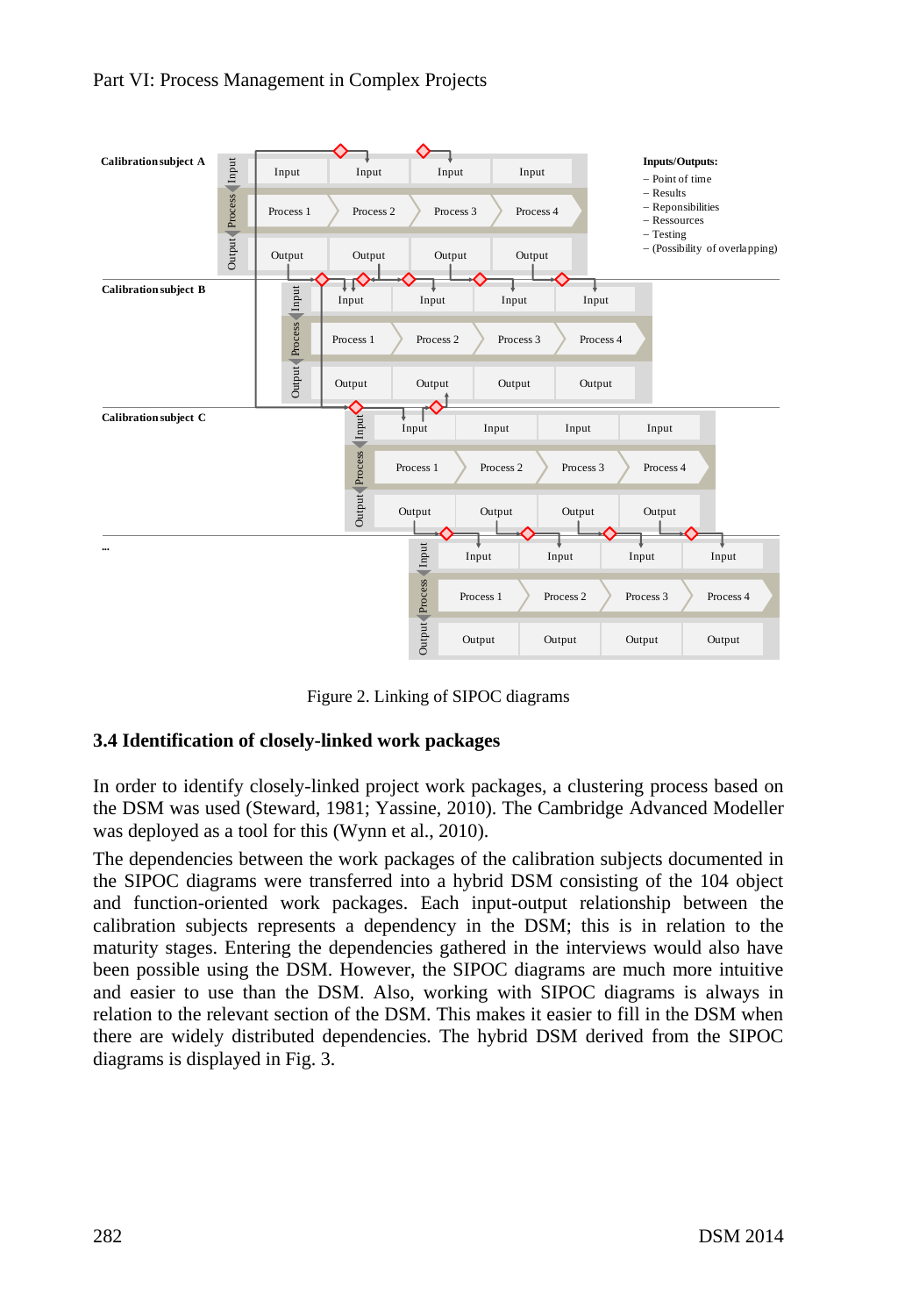#### T. Gaertner, S. Schneider, C.M. Schlick, C. Zibull, C. Heuer



Figure 3. Hybrid DSM with dependencies between calibration subjects in relation to maturity stage 1-4

The hybrid DSM shows that most of the existing dependencies and interdependencies are located within the same stages of the timeline. Sequencing this hybrid DSM revealed that a purely forward-directed process cannot be achieved. To analyze the interdependencies between the calibration subjects within the individual maturity stages, the work packages of each maturity stage were manually compiled into clusters. Next, the clustering algorithm was again applied within each of the four clusters. The clustering result is shown in Fig. 4.

The correctness of some of the identified clusters can be confirmed already, as even nowadays project meetings are being held on these clusters to discuss the interdependent subjects. Comparing the clusters across the different maturity stages shows that there are both clusters containing dependencies that remain stable throughout the project, as well as clusters that differ distinctly from the clusters in the other project stages. To address this, the calibration teams should meet in the best possible constellation upon reaching each maturity stage, for example, to conduct joint trials.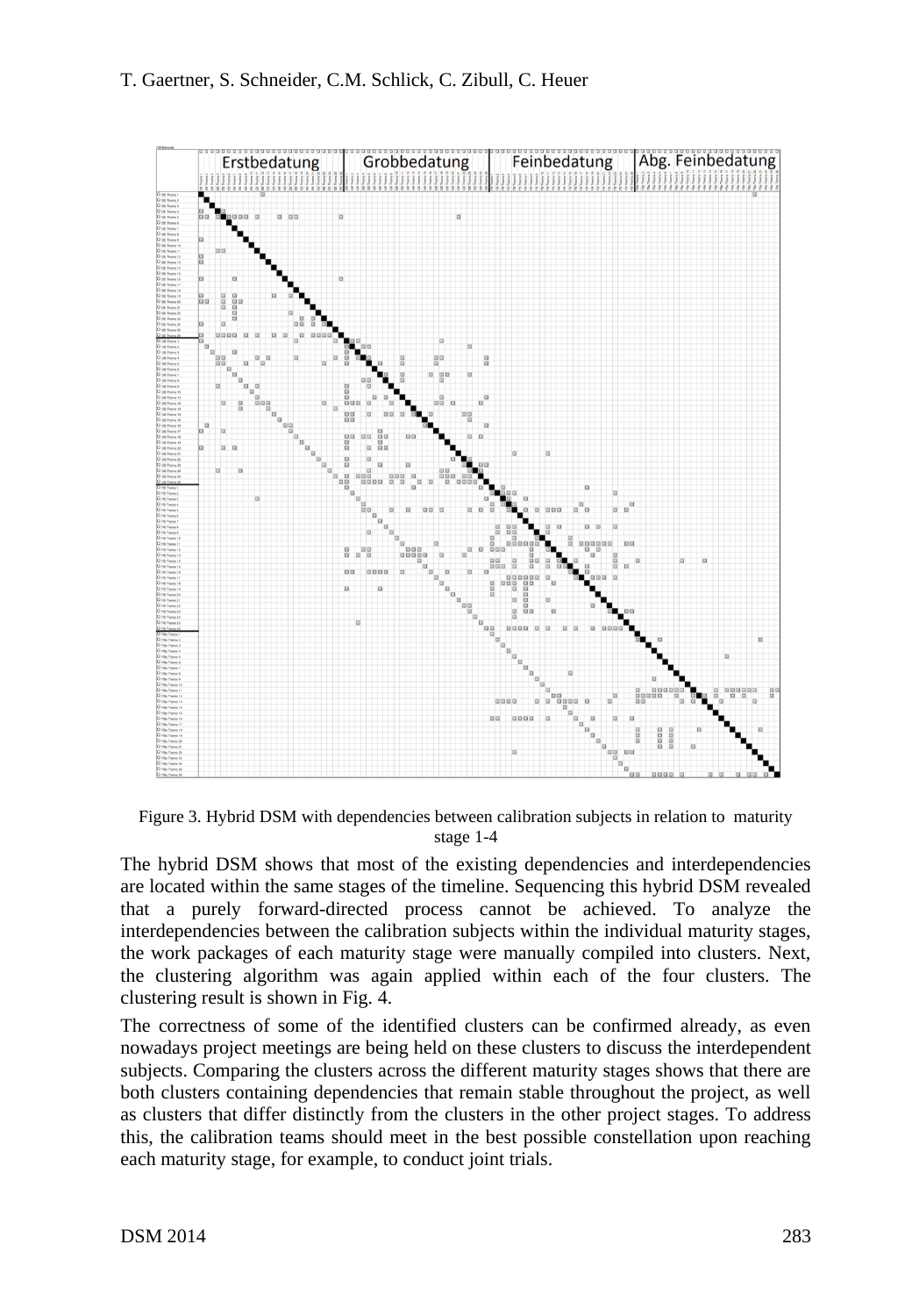

Figure 4. Clustered DSM for a maturity stage

#### **3.5 Process scheduling**

An overview of the function integration process was generated from the data of the SIPOC diagrams. This overview is known as the 'generic calibration project schedule'; taking the shape of a Gantt diagram extended by links, it depicts all the main aspects of the calibration process. This includes not only the chronological dimension of the work packages' maturity stages but also resources, trials, etc. A further level of granularity shows all the requested interim outputs as well as the dependencies between the calibration subjects. The design engineers are thus provided with a network of synchronization points that can be used as a starting point for the subject-specific schedules. These, in turn, describe how to achieve the required results in reference to the input data.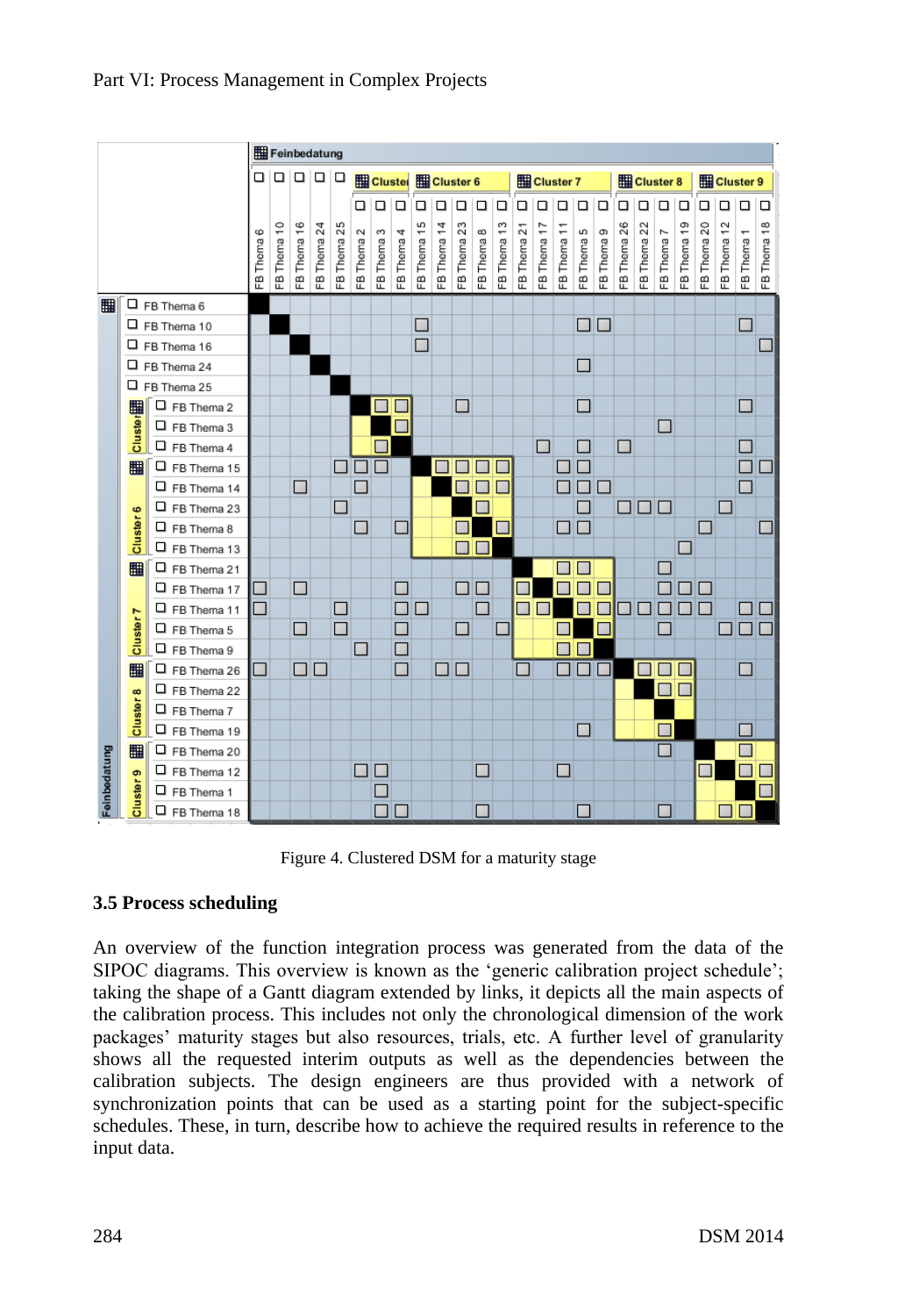# **Author Index**

Ahn J., 137 Araújo A., 287 Baldwin C., 65 Baudin M., 267 Bauer W., 13, 339 Behncke F.G.H., 177 Bertsche B., 349 Binz H., 349 Bocquet J. -C., 97 Bonnal P., 267 Breysse D., 369 Coulibaly A., 85 Danilovic M., 309 De Beuvron F., 85 De Napoli L., 35 Diagne S. , 85 Didiez L., 329 Dong A., 55 Dreyfus D., 65 Duckwitz S., 211 Ducq Y., 369 Elezi F., 13, 359 Fang C., 187 Fang Y. -P., 197 Farooq A., 287 Farsad M., 149 Gaertner T., 277 Grice M., 3 Grönevall R., 309 Guertler M.R., 359 Harris S., 379 Hein A.M., 45 Heuer C., 277

Jaber H., 127, 319, 329 Jankovic M., 127 Jung S., 167 Karthaus C., 349 Kasperek D., 233, 339 Kherbachi S., 257 Kimball N., 3 Lagerström R., 65 Lan L., 243 Leardi C., 117 Ledoux Y., 369 Lee D., 137 Lee T., 137 Lindemann U., 13, 177, 359 Liu Y., 243 Lu W.F., 243 MacCormack A., 65 Maheswari J.U., 299 Maisenbacher S., 233, 339 Malaek S.M. -B., 149 Marle F., 127, 187, 319, 329 Marle F. Maurer D., 177 Maurer M. , 13, 233, 339 Metsker Y., 45 Minogue P., 223 Moon J., 137 Mörtl M., 107 Mujumdar P., 299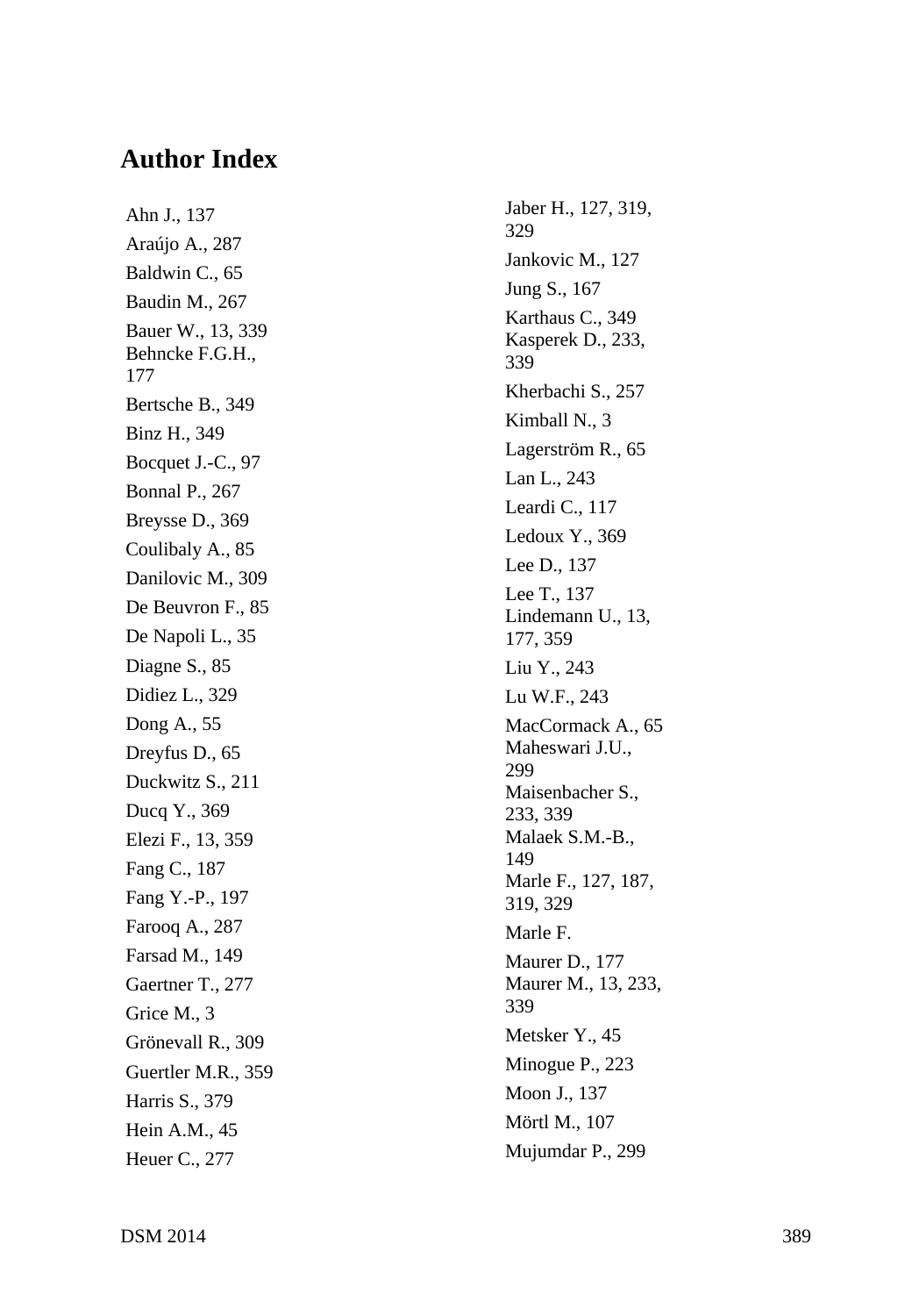Muraleedharan P., 299 Nóvoa H., 287 Pedroni N., 197 Petz A., 157 Pointurier C., 319 Resch D., 13 Rizutti S., 35 Rodney E., 369 Roth D., 349 Ruiz J.-M., 267 Sangal N., 3 Sarkar S., 55 Schenk M., 349 Schenkl S.A., 107 Schlick C. M., 211, 277 Schmidt D.M., 107, 177

Schneider S., 211, 277 Schrenk L., 177 Sene M., 85 Sillitto H., 379 Simpson T.W., 167 Steward D.V., 23 Sturm J.C., 45 Tavares S.M.O., 287 Tehrani A.S., 97 Tommelein I.D., 13 Tomoda T., 97 Vidal L.-A., 329 Wehner P., 379 Yang Q., 257 Yassine A.A., 75 Zibull C., 277 Zio E., 197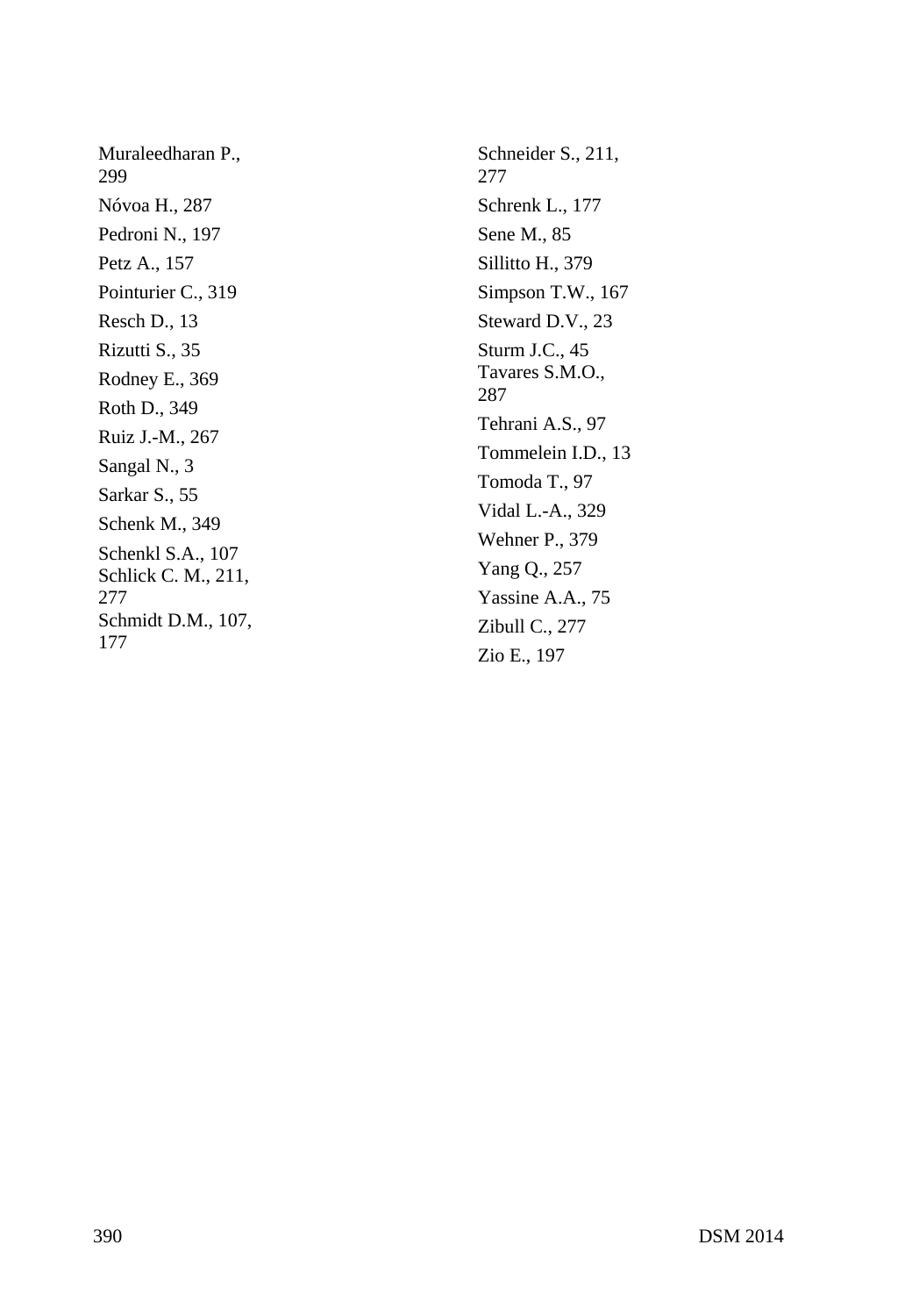# **Keyword Index**

A.I., 267 Assessment, 359 Axiomatic Design, 35 Behavioral Performance Evaluation, 85 Box Diagram, 3 CA, 3 Capability, 45 Capacity optimization, 197 Cascading failures, 197 Cause-and-effects, 23 Cluster Configuration Clustering, 149, 167, 243, 319 Clustering Design Structure Matrix CO2-emissions, 107 Collaboration, 267 Communication process, 257 Communication process map, 257 Compatibility Analysis, 107 Competency, 45 Complex Mechatronic Product Modeling, 85 complex project management, 319 complex social problems, 23 Complexity, 309 Complexity management, 339 Complexity Science, 379 Conceptual Modeling, 85 Construction Projects, 299 Cooperative work, 211 Decision Making, 107, 127 Dependency Modeling, 137 Design Matrix, 35 Design rules, 75 design structure matrix, 45, 65, 157, 167, 187, 233, 287

DMM, 35, 299, 309, 359 DSM, 3, 35, 223, 243, 267, 299, 309, 359 Dynamic Sectorization, 149 Eigenvalue decomposition, 55 Electricity Investments, 97 Email log, 243 Emerging Markets, 379 Engineering design, 23 Engineering Design Process, 233 Engineering systems, 287 Evolutionary algorithm, 197 Expert Survey, 137 Feedback Path, 223 Feedforward Path, 223 Flexibility, 65 Functional dependencies, 277 Functional integration, 277 Genetic Algorithm, 167 Global product development project, 257 Group Decision Procedure, 137 Healthcare Information management, 309 Impact, 223 Importance measures, 187 Independent Subsystems, 3 Interaction strength, 243 Interactions modeling, 329 Key performance indicators, 157 knowledge management, 287, 349 knowledge management Layering, 3 Logic, 23 Management cybernetics, 13 MDM, 35, 299, 339 Model Based Systems Engineering, 117 Modularity, 55, 75, 167 Module Definition, 167